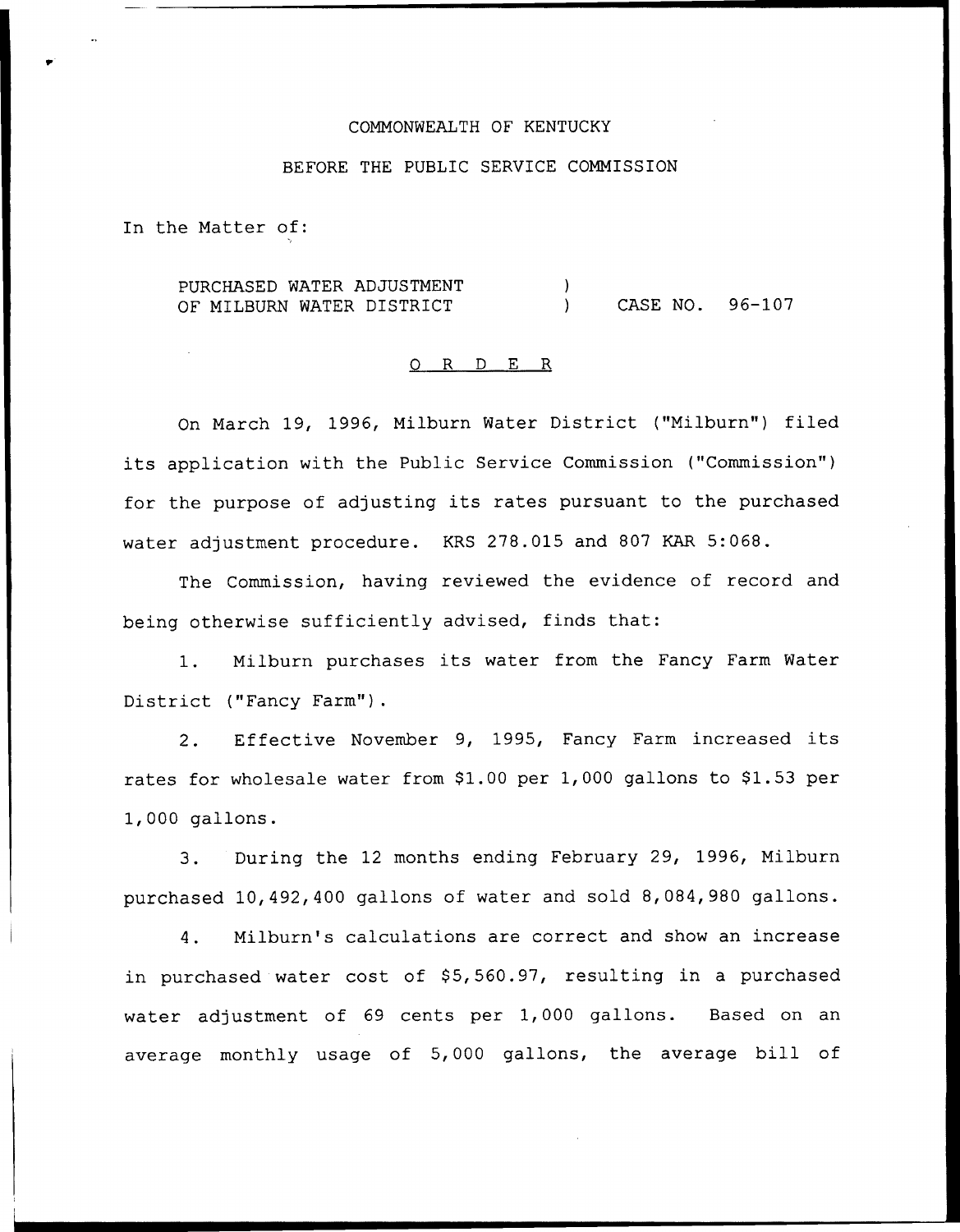Milburn's customers would increase \$3.45, from \$21.85 to \$25.30, or 15.8 percent.

5. The purchased water adjustment of <sup>69</sup> cents per 1,000 gallons and the rates in Appendix A, attached hereto and incorporated herein, are fair, just, and reasonable and should be approved.

IT IS THEREFORE ORDERED that:

1. The purchased water adjustment of <sup>69</sup> cents per 1, <sup>000</sup> gallons and the rates in Appendix <sup>A</sup> are hereby approved for services rendered on and after the date of this Order.

2. Within <sup>30</sup> days from the date of this Order, Milburn shall file <sup>a</sup> revised tariff sheet setting out the rates approved herein.

3. Within <sup>30</sup> days of the date of this Order, Milburn shall file verification that the notice to its customers has been given.

Done at Frankfort, Kentucky, this 16th day of April, 1996.

PUBLIC SERVICE COMMISSION

Treath Chairma

Cha'irman

ommissione

ATTEST:

Executive Director